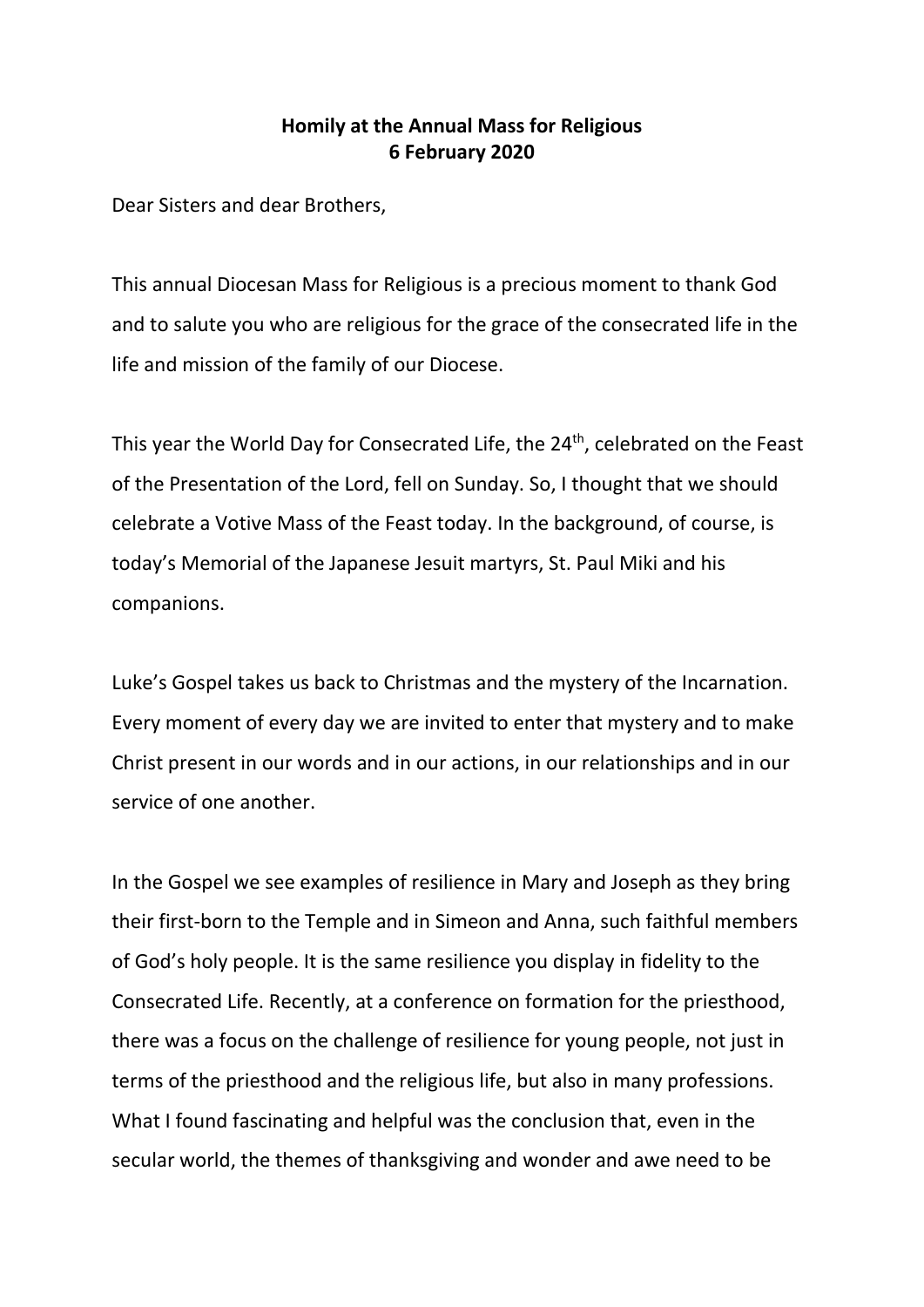woven into our daily lives to feed and sustain our resilience. For me, that is the grace of God.

Grace was very much at the heart of what Pope Francis said at the Mass for Consecrated Life last weekend. And I make no apology for quoting from his homily especially as the Holy Father is himself a religious. He takes the words of Simeon from the *Nunc dimittis,* "My eyes have seen your salvation." Simeon alone saw Jesus as the Saviour, Jesus, a child, vulnerable and simple, new born. Taking Jesus in his arms, Simeon sees the grace that is worth more than life – "Now, Master, you can let your servant go in peace." Yes, he sees the grace that is worth more than life, and that there is nothing further to wait for.

Pope Francis suggests that that is the vision for the consecrated life, that you, as religious, catch sight of the vision of Jesus as grace, and leave everything behind. Like Simeon, you are invited to welcome the Lord with open arms and to see everything as gift, all as grace, and that your religious life is a gift of love. I am sure that, like me in my vocation, you wonder whether you are making any progress in your journey of faith and whether you can cope with the next step. Yet it was a religious who asked me to look back and to see whether God had been at work in my life as I wondered about my next step into retirement. Of course, I saw God's hand at work. And so, it was gently pointed out to me that God's hand would continue to be there for the next chapter of my life, however long or short that might be. Pope Francis speaks of our poverty before God and our need to keep our gaze on the Lord and not on ourselves.

Continuing the theme of the vision of grace, Pope Francis warns us against the temptation to see things in a worldly way but to remain steadfast in love for